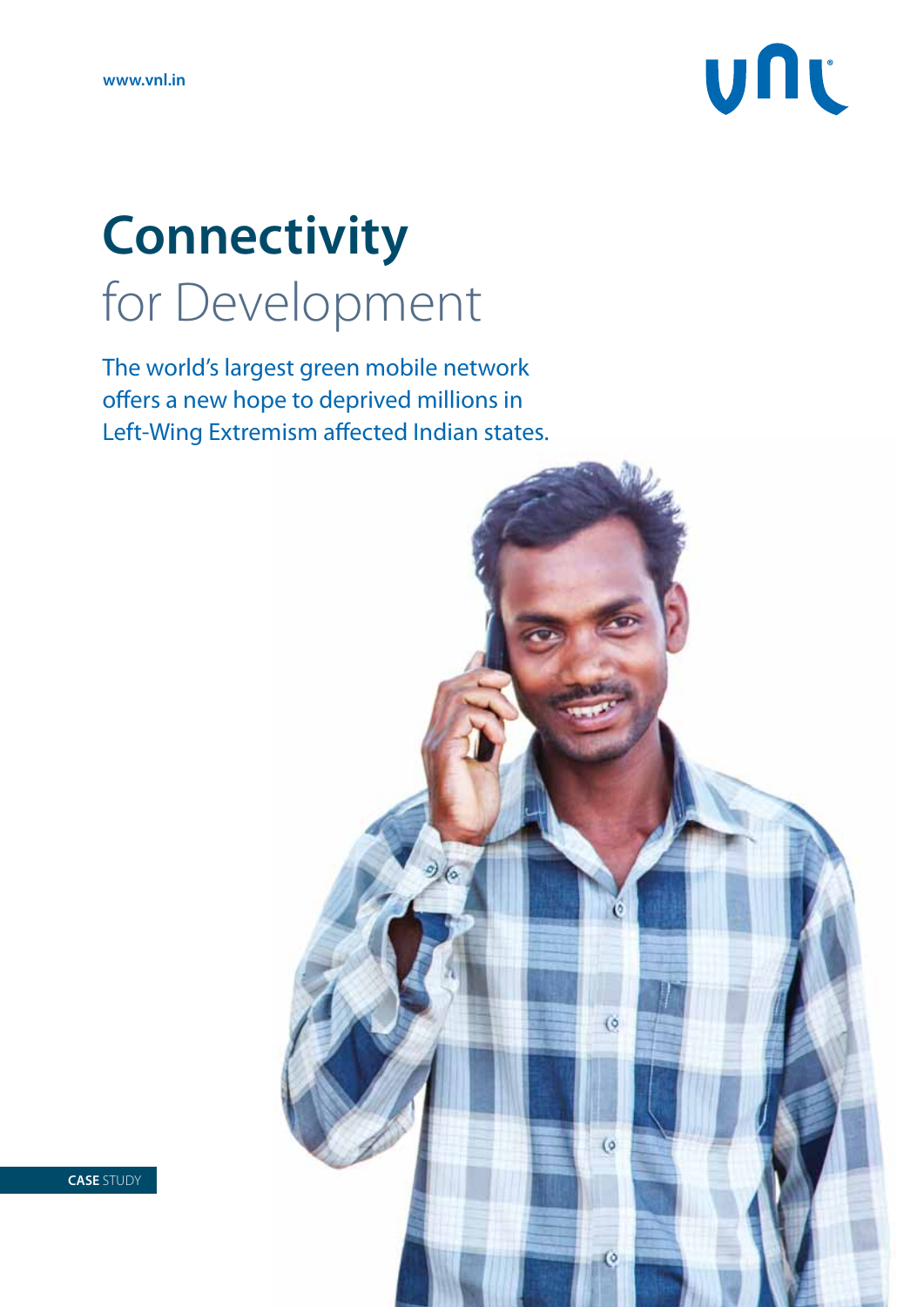Can mobile towers light up lives, connect families, open doors to the world, provide livelihoods, and make lives easier?

### Yes, they can. And it's happening in areas worst-affected by Left-Wing Extremism in India!

#### **Summary**

Recognizing that combating insurgencyhit areas in India's Red Corridor must include the provision of a robust communication network as an important element of its strategy, the Ministry of Home Affairs decided to build a mobile phone network in the most-affected regions. These regions include some of the most hostile terrain in the country, with practically no roads, power or security. Against such imposing challenges, VNL has helped BSNL set up 2,199 solar-powered mobile communication towers in a record time of 18 months, altering not just the geographical, but critically, the social landscape of the area. Deprived citizens, almost living on the edge of poverty now have a window to the rest of the world, as they start using mobile phones to connect with families, employers, doctors, local bureaucrats and politicians. Connectivity improves productivity through better education, access to agricultural inputs and markets, finance and banking, and opens avenues for small businesses, putting them on the path to progress. Just how much integration and social change this investment will bring about can only be measured rightfully in the years to come.

### **The Problem**

Left-Wing extremists have taken root in substantial areas of some 10 states of India, disrupting state machinery and activities. These are poor, underdeveloped, inaccessible and heavilyforested regions, with almost no infrastructure, such as roads, railways and power. Development efforts are systematically thwarted by insurgents. The Government of India has therefore evolved a multi-pronged strategy to develop and mainstream these areas, one of which includes the setting up of a robust communication network. It is well documented that ICT development leads to all-round economic growth.



*Typical LWE site*

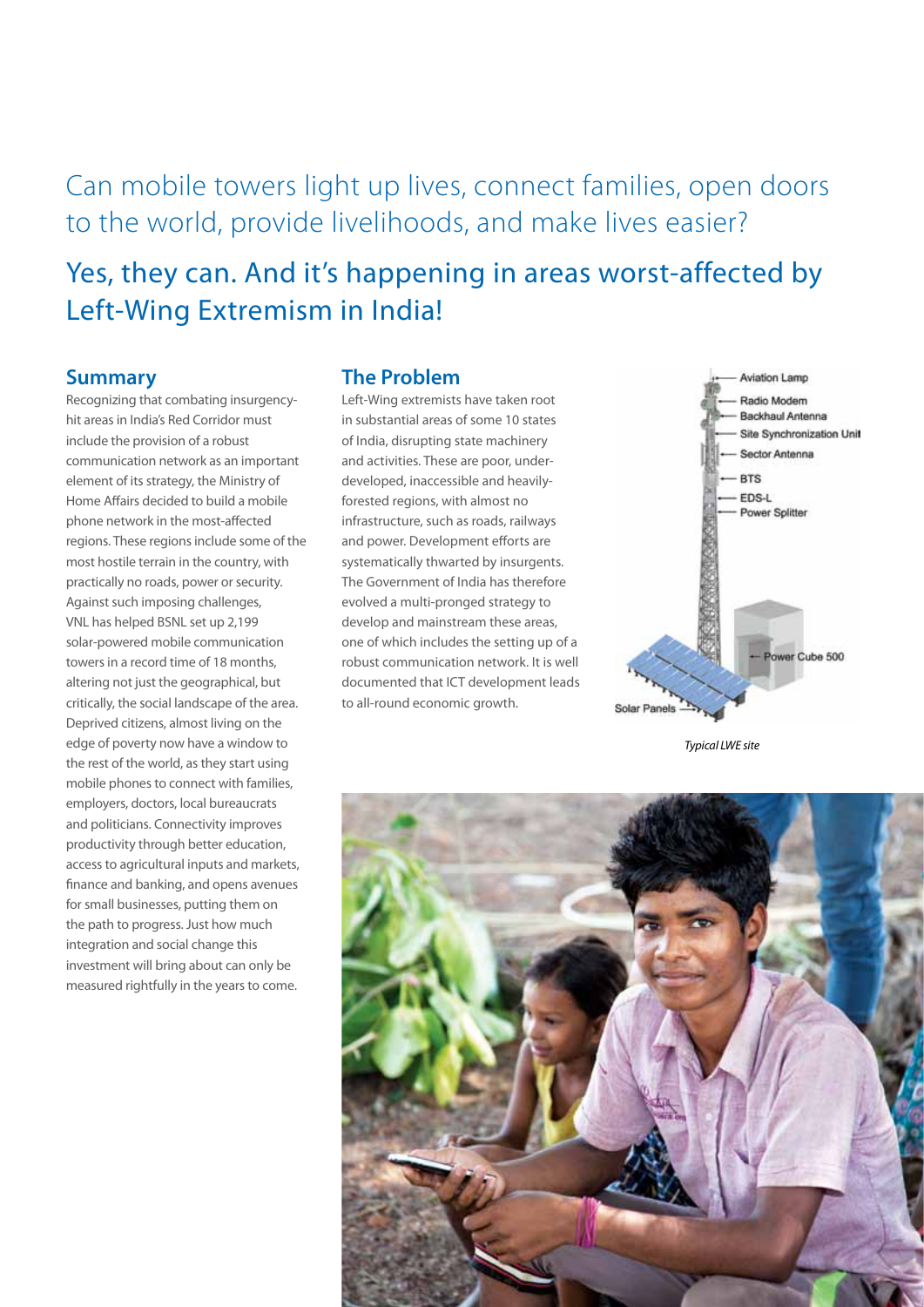# **18 million** CONNECTED CITIZENS Impact

**22,688** CONNECTED VILLAGES

**3.9 million** MOBILE CONNECTIONS

**100%** SOLAR POWERED SITES

**78,900 tons** CARBON EMISSIONS SAVED



### **The Solution**

2,199 mobile communication towers have been setup and commissioned in these areas, in a record time of 18 months. A majority of these, 1,315 towers, have been setup and are being maintained by VNL, which has a track record of pioneering innovative wireless communication solutions for rural and remote locations. Designed and manufactured indigenously, VNL's WorldGSMTM solution consists of low-powered base-stations beaming 2G voice and data signals within a radius of 5 km each, networked with the nearest BSNL exchanges. Wireless backhaul and subscriber management is provided by BSNL. All sites are solarpowered, with battery-storage for 5 non-sunny days.

### **The Cost**

Funded by the USOF, the project costs in the region of Rs. 3,500 crores. This includes CAPEX as well as O&M for a period of five years.

### **The Benefits**

Voice and data connectivity has opened doors to a whole new world for citizens. In areas bereft of roads, railways and electricity, communicating with family, friends, associates and the outside world is now possible. Information related to agricultural inputs and markets is now available. Banking and other commercial activities are now accessible. Emergency and other health services are within reach. Governance is easier and more interactive.

An ubiquitous network now helps counter-insurgency operations. Security personnel can also be in touch with their families, living far away.

BSNL has also been able to reduce its carbon footprint by substituting solar energy for traditional power sources and diesel gensets, thereby saving approximately 78,900 tons of Carbon Dioxide that would have been released into the environment.



**"We can now inform our family if we are getting late from school or if we are stuck somewhere."**

Sujata, Student Village Kiravar



**"I can now simply call the Krishi Call Center for all farming-related queries."**

Rajesh Kumar, Farmer Village Masyato



**"Recently we could save a pregnant woman and her baby's life by being able to call the ambulance on time."**

Kamla Devi, Sarpanch Village Kondra